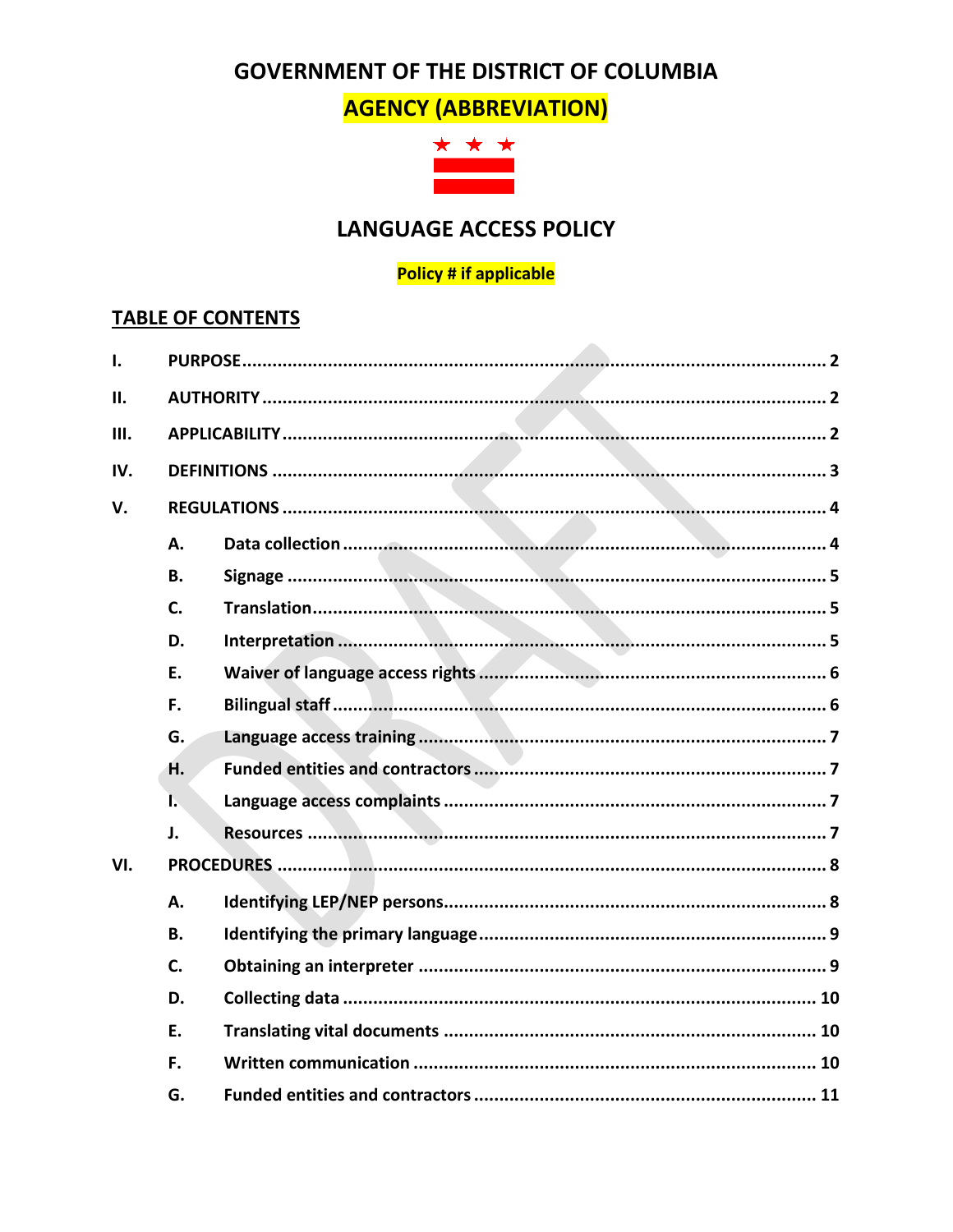|      | Н. |  |
|------|----|--|
| VII. |    |  |
|      |    |  |
|      | В. |  |
|      |    |  |

#### <span id="page-1-0"></span>**I. PURPOSE**

The purpose of this policy is to ensure that the agency's programs and services meet the requirements of Law 15-167, the "Language Access Act of 2004." Law 15-167, enacted on April 21, 2004, seeks to promote greater public access and participation in government services, programs, and activities. D.C. Official Code § 2-1931 designates the agency as a covered entity under this law. As such, the agency must provide equal access to programs and services to all persons living in, working in, or visiting the District of Columbia, regardless of their ability to speak English. Specifically, the agency must:

- (1) Identify a Language Access Point of Contact;
- (2) Offer interpretation services;
- (3) Collect and analyze data on the demand for agency services in languages other than English;
- (4) Submit a yearly implementation report on the data collected and resulting analysis to the D.C. Office of Human Rights;
- (5) Provide written translations of vital documents into non-English languages that meet the language threshold; and
- (6) Train staff on language access compliance.

## <span id="page-1-1"></span>**II. AUTHORITY**

This policy is consistent with the agency's mission, as well as applicable federal and District of Columbia laws, rules, and regulations. These laws, rules, and regulations include but are not limited to [*insert relevant, agency-specific regulations and policies*]; the Civil Rights Act of 1964; the Language Access Act of 2004, D.C. Law 15-167, D.C. Official Code §2-1931 *et seq.*, effective June 19, 2004; and D.C. Municipal Regulations 4-12 (Language Access Act).

## <span id="page-1-2"></span>**III. APPLICABILITY**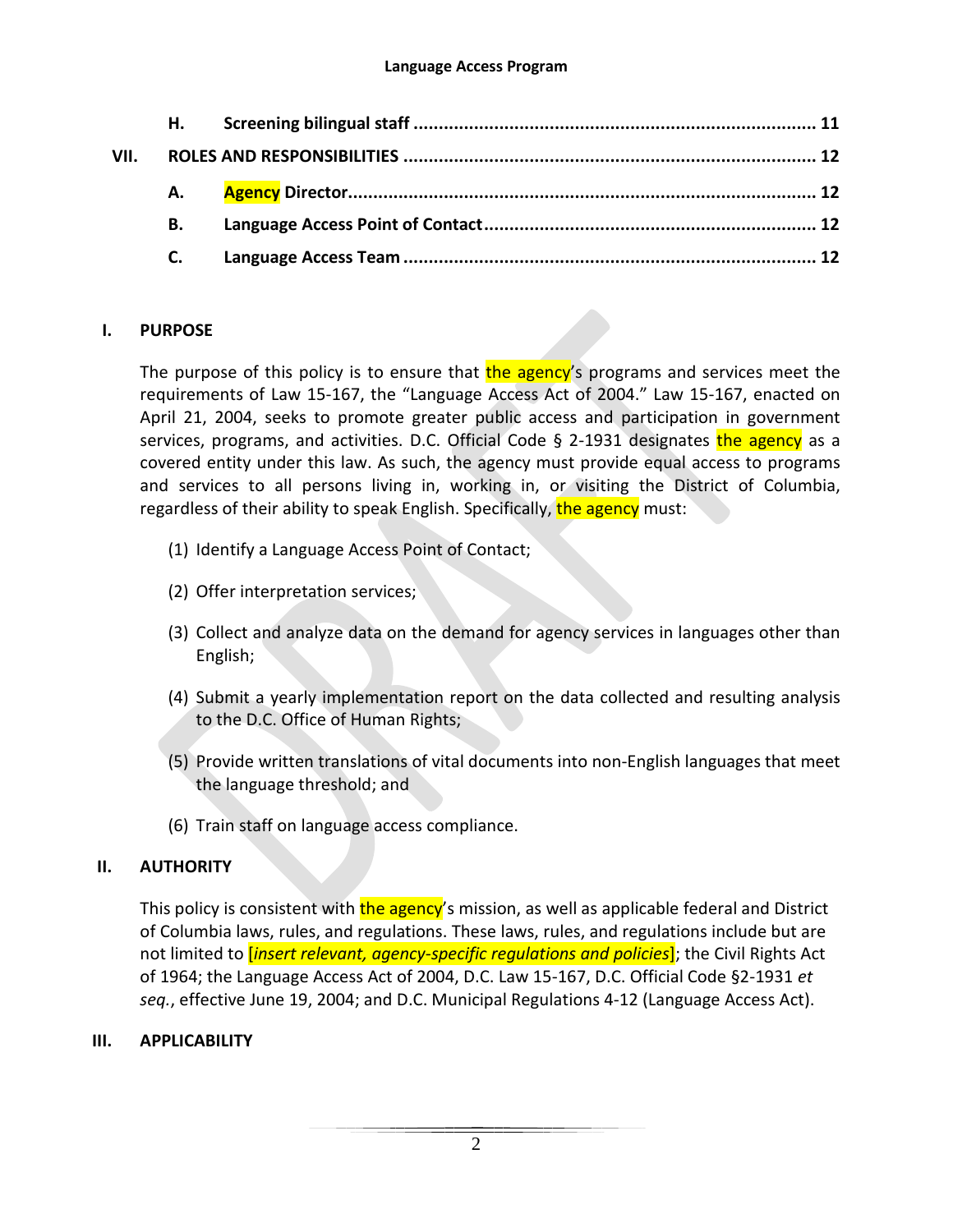This policy shall apply to all **agency** members, defined as all employees as well as volunteers, grantees, contractors, and affiliates providing direct services to the public on the agency's behalf.

## <span id="page-2-0"></span>**IV. DEFINITIONS**

For the purpose of this policy, the following definitions apply:

- **A. "Bilingual"** refers to the ability to use two languages proficiently.
- **B. "Customer"** means an individual who may attempt to benefit from or receive services that the agency provides.
- **C. "Interpretation"** is the conversion of oral wording from one language (the source language) into equivalent oral wording in another language (the target language). Interpretation may occur in-person or over the phone. Although the public and media often use the term interchangeably with "translation," the word "interpretation" refers to oral speech and "translation" refers to written texts.
- **D. "'I Speak' Cards"** are a resource with limited or non-English proficient individuals may identify themselves and their primary language. The wallet-sized cards are promulgated by the D.C. Office of Human Rights and state the following in both English and the applicable non-English language: "I speak [non-English language]. I need assistance and have the right to receive assistance in my spoken language. Please provide me with an interpreter and note my spoken language in your permanent records. Thank you."
- **E. "Language Access Point of Contact (LAPOC)"** refers to the official within the agency who coordinates and supervises agency activities undertaken to comply with the provisions of this policy.
- **F. "Language access services"** entail assessing the need for assistance in a language other than English and offering interpretation and/or translation to facilitate communication.
- **G. "Language Line"** refers to LanguageLine Solutions, a company that provides interpretation services over the phone for all DC government agencies.
- **H. "Language ID Guide"** is a tool that Language Line provides for identifying a customer's primary language. The Language Access Coordinator supplies this tool to members.
- **I. "Language threshold"** denotes **agency** exposure to a non-English language spoken by a limited or non-English proficient population that constitutes 3% of the agency's customers or 500 individuals, whichever is less. Once the agency reaches the threshold for a language, the agency must provide translations of vital documents in that language.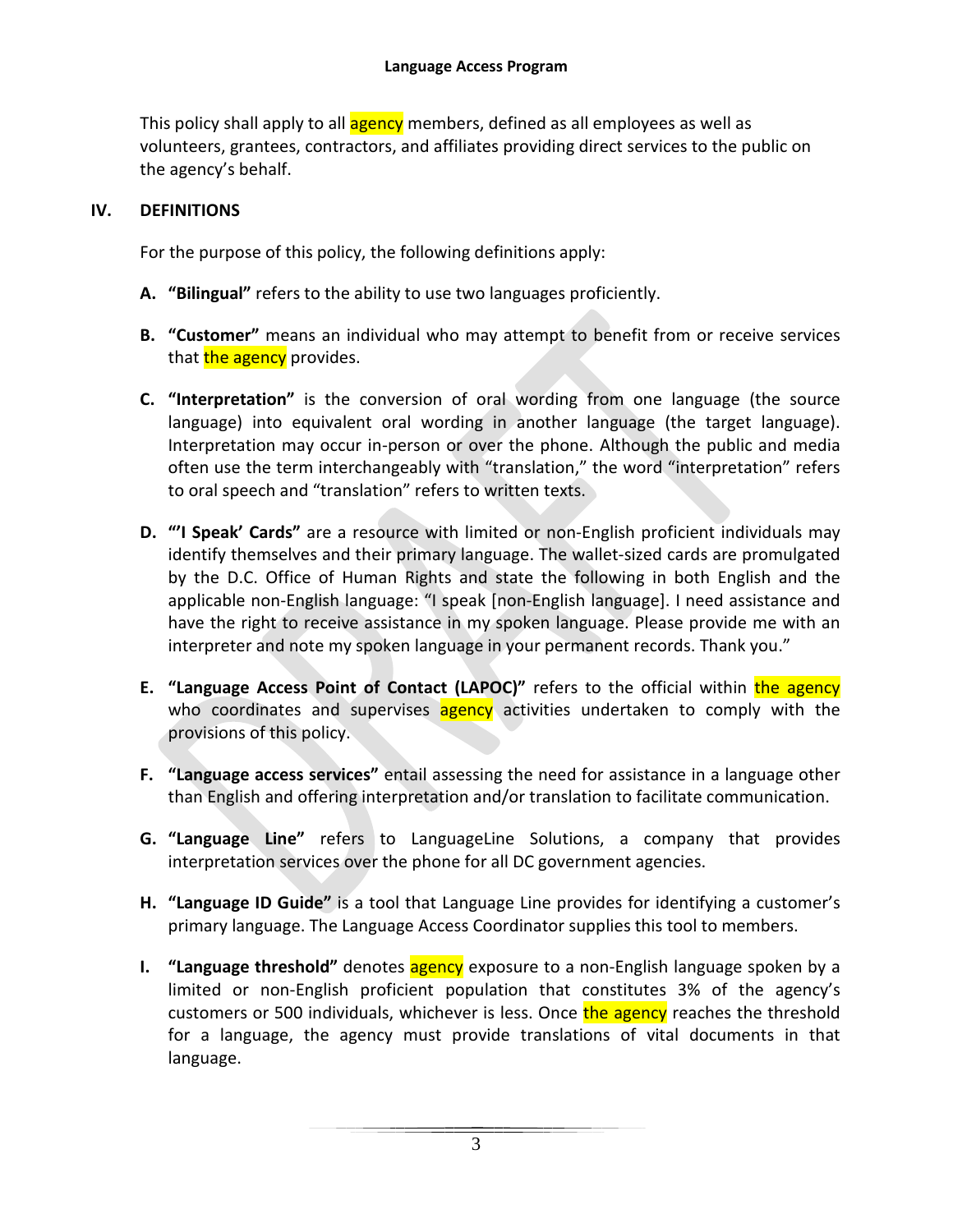- **J. "Limited English proficient (LEP)"** describes an individual who does not use English as a primary language and who has a limited ability to speak, read, write, or understand English.
- **K. "Members"** are all agency employees, as well as volunteers, grantees, contractors, and affiliates providing direct services to the public on behalf of the agency.
- **L. "Non-English proficient (NEP)"** describes an individual who does not speak, read, write, or understand English.
- **M. "Primary language"** indicates the language that a customer is most comfortable using. It is usually (but not always) the person's first or native language.
- **N. "Translation"** is the conversion of written wording from one language (the source language) into an equivalent wording in another language (the target language). Although the public and media often use the term interchangeably with "interpretation," the word "translation" refers to written texts and "interpretation" refers to oral speech. There are two forms of translation:
	- (1) Written translation is the conversion of written text from the source language into written text in the target language.
	- (2) Sight translation is the oral rendering of a written text from the source into the target language; it is not normally a direct word-for-word translation.
- **O. "Vital documents"** include the applications, notices, forms, agreements, and outreach materials that the agency publishes or distributes to inform customers about their rights or eligibility requirements for participation in agency programs.

## <span id="page-3-0"></span>**V. REGULATIONS**

#### <span id="page-3-1"></span>**A. Data collection**

The agency must collect data on the demand for agency services in non-English languages. This data collection serves two purposes:

- (1) To determine whether the agency has reached the language threshold for a given non-English language, establishing the language(s) into which the agency must translate its vital documents; and
- (2) To record the customer's primary language in LEP/NEP case files, ensuring that further interactions with previously identified LEP/NEP customers include appropriate language accommodations.

Accordingly, members shall document all agency encounters with LEP/NEP customers. The Language Access Point of Contact shall report the resulting data to the D.C. Office of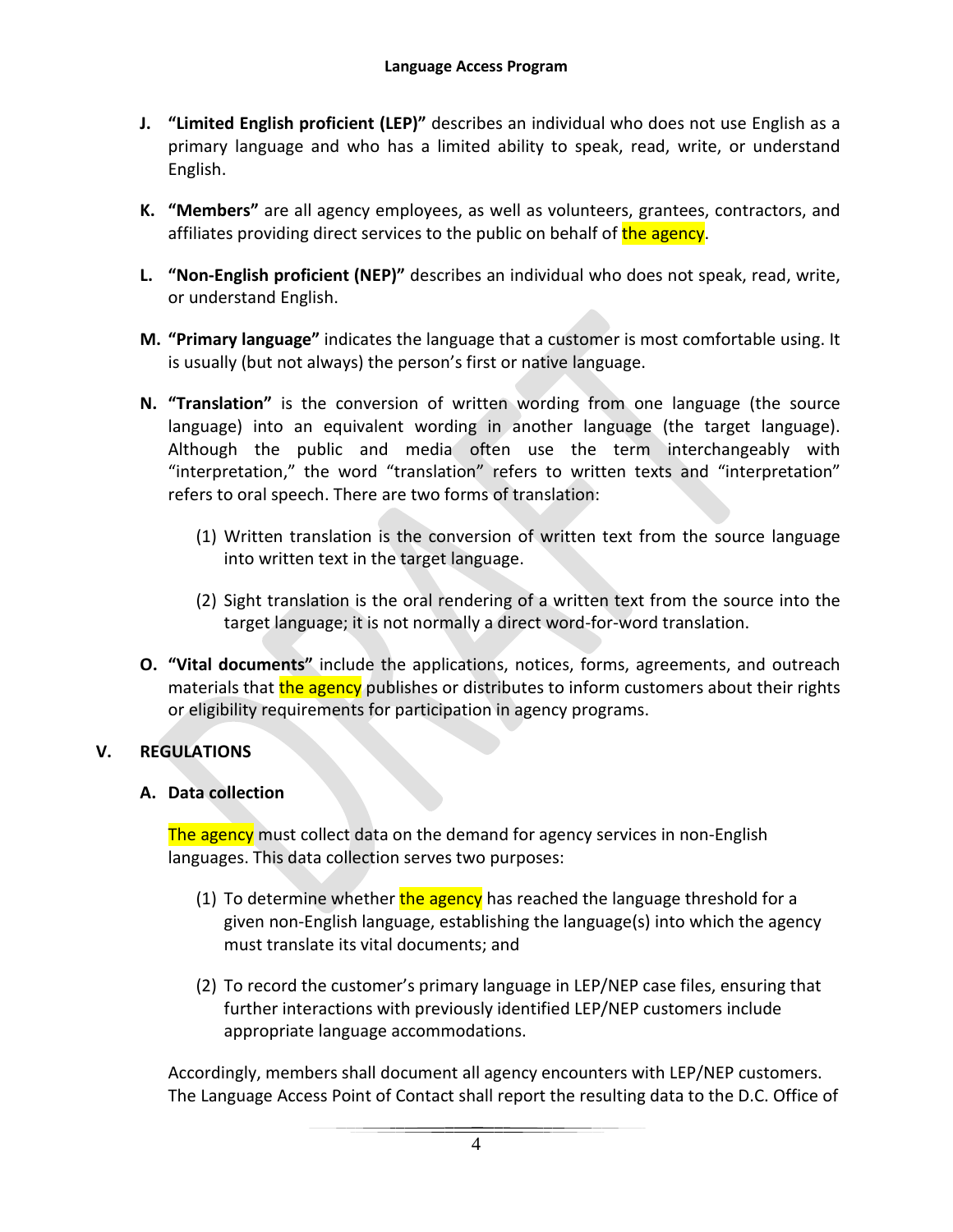Human Rights on a [*provide frequency; e.g., quarterly*] basis. At the end of each fiscal year, the Language Access Point of Contact shall submit an implementation report identifying the non-English languages that meet the agency's language threshold, as well as the resources available to the LEP/NEP populations who speak these languages.

#### <span id="page-4-0"></span>**B. Signage**

Members must ensure that all  $\frac{1}{\alpha}$  agency facilities that are open to the public – including mobile locations – feature visible signage informing customers of their rights to obtain assistance in a language they can understand, free of charge. Signage must include information in all non-English languages that meet the agency's language threshold. To inform the public of language access services, agency facilities shall feature the following signs and posters:

- (1) Language Line Desktop Language ID Guides
- (2) [*List agency-specific posters or signs.*]

## <span id="page-4-1"></span>**C. Translation**

The agency must provide written translations of vital documents into all non-English languages that meet the agency's language threshold. These documents include but are not limited to applications, notices, complaint forms, outreach materials, and other documents regarding customer rights or program eligibility requirements. Translations of vital documents must be as accessible to the public as the English versions are. To this end, members shall distribute the translations within the agency, make them accessible at the entry points of agency facilities, and post them online.

#### <span id="page-4-2"></span>**D. Interpretation**

Members must establish and maintain full and effective communication with customers of all English proficiency levels. To this end, members shall offer interpretation services either over the phone or in person, whichever is more effectual, in the primary languages of all customers identified as LEP/NEP. In so doing, members shall:

- (1) Avoid assumptions about a customer's primary language and make every effort to ascertain it (for example, some Central Americans use an indigenous dialect as their primary language rather than Spanish);
- (2) Provide interpretation whenever requested by a customer, regardless of the customer's perceived level of English proficiency;
- (3) Neither discourage LEP/NEP customers from seeking agency services, nor refuse agency services to such customers;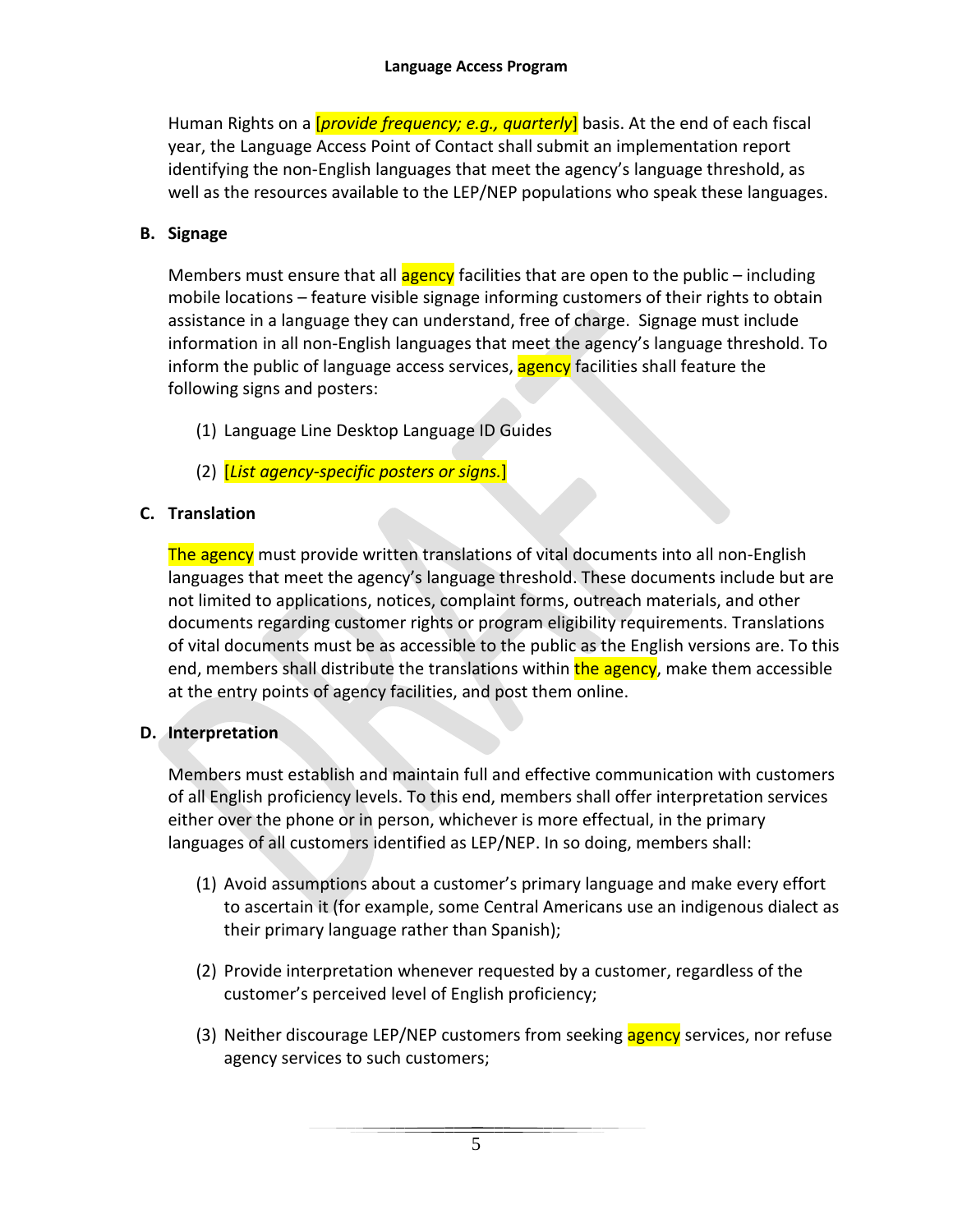- (4) Deliver agency services in a timely manner, i.e., without delays that are significantly greater than those that English proficient customers experience;
- (5) Exclusively use professional and qualified interpreters to interpret for LEP/NEP persons, and **not** family, friends, neighbors, volunteers, bystanders, or children;
- (6) Provide interpretation for LEP/NEP customers attending agency public meetings if the agency receives notice of their presence at least five (5) business days in advance of the public meeting; and
- (7) Make interpretation services available to LEP/NEP customers who participate directly in **agency** administrative hearings, whether or not the customer is accompanied by an advocate or attorney.

## <span id="page-5-0"></span>**E. Waiver of language access rights**

LEP/NEP customers may insist on using a family member or friend as their interpreter, or may otherwise refuse the agency's language access services. In such cases, the agency must obtain written consent that waives the customer's rights to translation and interpretation services. To do so, agency members must provide customers with a waiver form in their primary language, which the Office of Human Rights supplies. If a written translation is not available in the customer's primary language or if the customer is unable to read, the agency may use sight translation to convey the contents of the waiver form to the customer.

## <span id="page-5-1"></span>**F. Bilingual staff**

The Language Access Point of Contact shall maintain a list of bilingual staff members who agree to act as interpreters for the LEP/NEP population whose primary language they speak. Staff interpreters must be able to:

- (1) Communicate fluently and accurately in the non-English language(s) in which they claim proficiency;
- (2) Interpret exact concepts without distorting meaning in either language; and
- (3) Understand the obligations of confidentiality as appropriate.

The agency shall take reasonable steps to screen self-identified bilingual staff members who request to be placed on the list of staff interpreters. Based on this list of available staff interpreters and both the established and anticipated demand for language access services, the agency shall determine its existing capacity for assisting LEP/NEP customers. To the extent that it requires additional capacity for providing interpretation services, the agency must give preference to qualified bilingual individuals when hiring for existing budgeted vacant public contact positions.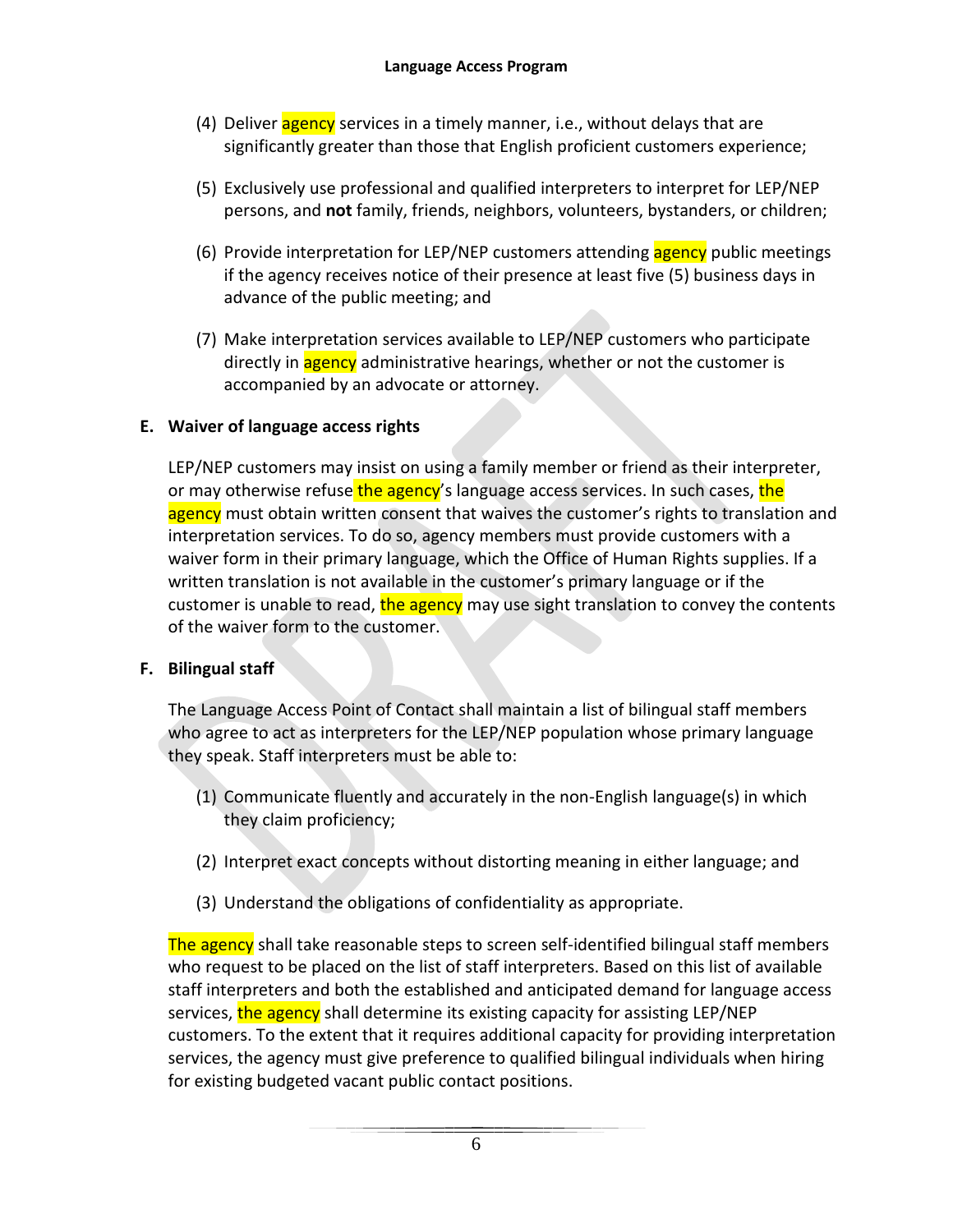## <span id="page-6-0"></span>**G. Language access training**

All agency members in public contact positions must be proficient in the requirements and legal obligations for serving LEP/NEP customers. To this end, members must attend either web-based or in-person trainings provided by the D.C. Office of Human Rights. Training shall occur as part of the onboarding process for new members, and as part of continued professional development for existing members.

## <span id="page-6-1"></span>**H. Funded entities and contractors**

Funded entities, or contractors hired by the agency to carry out services, programs, or activities directly to the public are required to a) collect data regarding contact with LEP/NEP customers and report this data to the agency on a quarterly basis, b) provide oral interpretation services, c) translate vital documents, and d) train personnel on all compliance requirements according to the same standards required of the agency.

#### <span id="page-6-2"></span>**I. Language access complaints**

Any person or organization may file a public complaint alleging a violation of the Language Access Act. The D.C. Office of Human Rights addresses these complaints, which may regard both individual and systemic noncompliance. A customer may file the complaint directly, but a person or organization with an interest in the customer's welfare may also file a complaint on the customer's behalf. Members shall in no way retaliate against complainants and/or their representatives, and shall provide these persons or organizations with the same level of service that other customers receive. Should a customer wishing to file a language access complaint contact the agency, members shall report the incident to the Language Access Point of Contact, and provide the customer with the following resources:

- (1) The Office of Human Rights Language Access Complaint Form;
- (2) The URL for the online Office of Human Rights Language Access Complaint Form (http://ohr.dc.gov/webform/language-access-public-complaint-form); and/or
- (3) The Office of Human Rights phone number (**202-727-4559**).

## <span id="page-6-3"></span>**J. Resources**

Members shall have the following resources available to better serve LEP/NEP customers: digital and hard-copy translations of vital documents; access to contracted in-person and telephonic interpreters, as well as to the list of **agency** bilingual staff interpreters; materials from the Office of Human Rights, such as "I Speak" Cards and Language ID Guides; [*add any agency-specific resources, e.g., dual handset telephones*]; and training.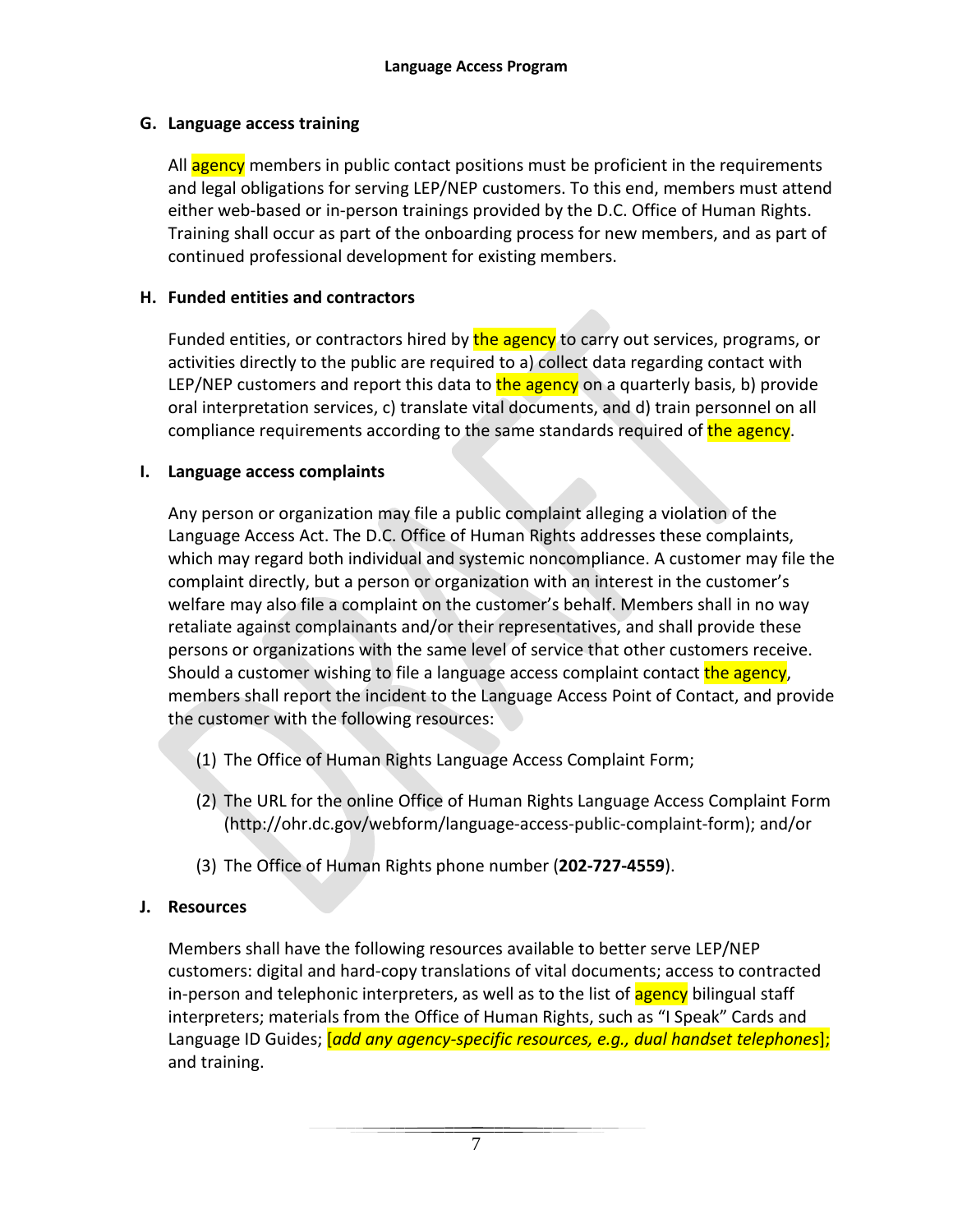#### <span id="page-7-0"></span>**VI. PROCEDURES**

#### [*The following procedures are suggested examples; amend as necessary to apply to the agency.*]

#### <span id="page-7-1"></span>**A. Identifying LEP/NEP persons**

Members must keep in mind the fact that LEP/NEP designations are context-specific; LEP/NEP persons may possess sufficient English language skills to function in certain types of communication (e.g., speaking or listening), but still be LEP/NEP for other purposes (e.g., reading or writing). When members suspect or are told that customers they encounter are LEP/NEP, they shall use the following protocol to determine whether or not the customers are actually LEP/NEP:

- **1.** Ask: "Do you speak English very well?"
	- **a.** If the person answers "Yes," continue communicating with the person in English. Individuals who speak any non-English language and also report speaking English "very well" should be regarded as English proficient and should not be considered LEP/NEP persons.
	- **b.** If the person answers "No," appears not to understand what the member is saying, otherwise indicates a lack of comprehension, or states "I speak it a little" or "I speak it okay," the member shall assume that the person is LEP/NEP and attempt to identify the primary language following the procedures described in part IV.B of this policy. Individuals who report speaking English as anything less than "very well" (i.e., "well," "not well," or "not at all") must be regarded as LEP/NEP and eligible to receive language access services.
- **2.** If the LEP/NEP person can speak or understand some English, the member shall state: "I can request an interpreter in your language to interpret for you in person or over the phone. Would you like me to get an interpreter?"
	- **a.** If the LEP/NEP person answers "Yes," the member shall:
		- **1)** Proceed to identify the LEP/NEP person's primary language as specified in Part VI.B below; and
		- **2)** Obtain an interpreter to facilitate communication with the LEP/NEP person.
	- **b.** If the LEP/NEP person answers "No," the member shall:
		- **1)** Ensure that the LEP/NEP person understood the question and confirm that the customer does not want an interpreter.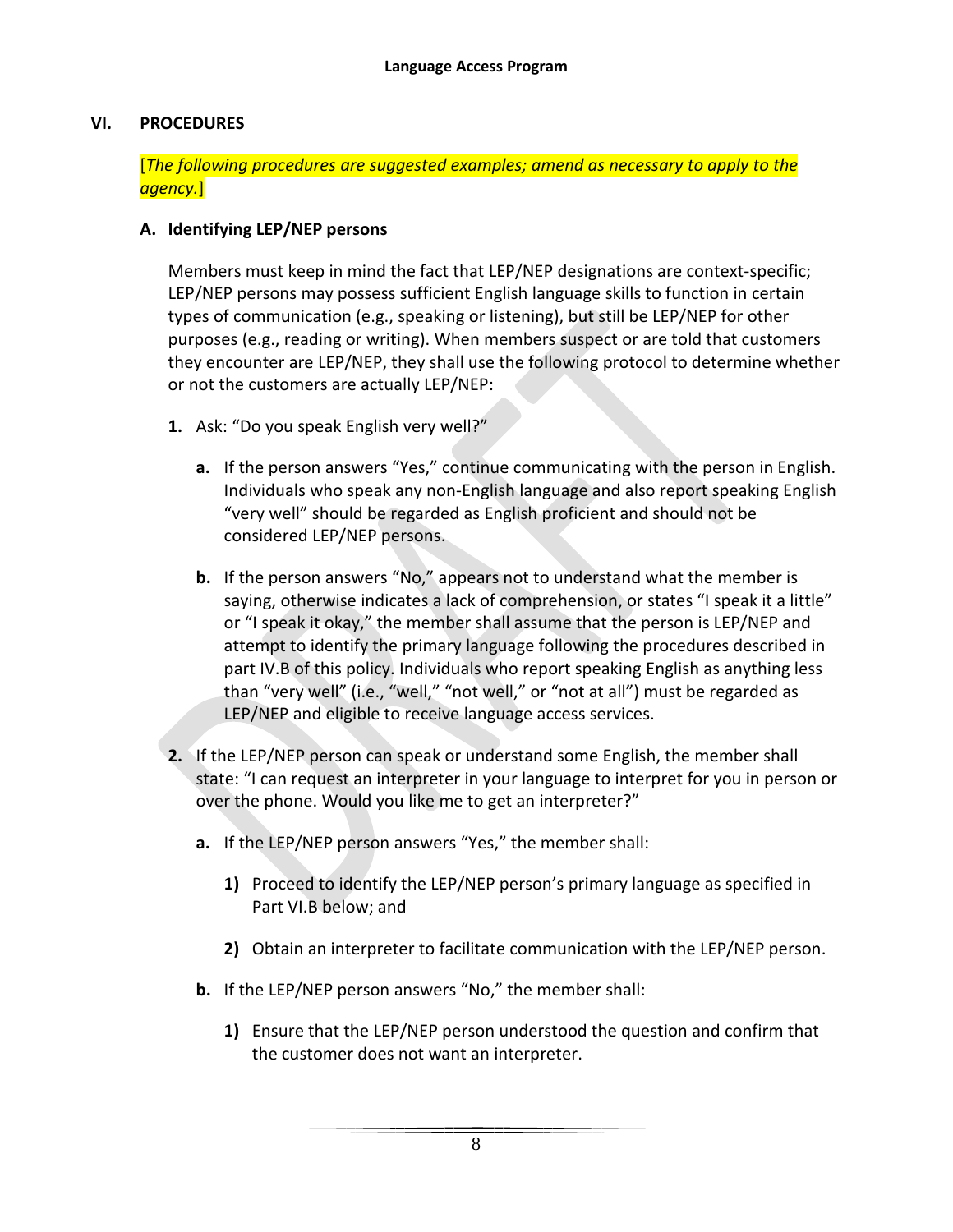**2)** If the LEP/NEP person confirms that an interpreter is not wanted, the member shall proceed with communicating in English.

#### <span id="page-8-0"></span>**B. Identifying the primary language**

Members must attempt to identify an LEP/NEP customer's primary language using the following three approaches:

**1.** Ask the LEP/NEP person and check for an "I Speak" Card.

Members may ask an LEP/NEP person: "What language do you speak?" or "What language do you speak the best?" If the LEP/NEP person understands and answers the question, and/or displays an "I Speak" Card, the member shall immediately follow the procedures in part VI.C.2 of this policy to obtain an interpreter for the primary language.

**2.** Use the Language ID Guide.

Language Line provides a guide for identifying a customer's primary language. Members obtain this guide from the Language Access Coordinator, and shall display it to LEP/NEP customers who are unable to identify their primary language in response to a member's questions. If the customer successfully identifies a language using the guide, members should follow procedures in part VI.C.2 of this policy to obtain an interpreter for this language.

**3.** Call Language Line.

If LEP/NEP customers do not appear able to read or understand the Language ID Guide or are otherwise unable to identify their primary language, members shall call the Language Line service by following the procedure outlined in part VI.C.2.b below. With assistance from Language Line, members shall attempt to ascertain the LEP/NEP customer's language in order to obtain a suitable interpreter.

## <span id="page-8-1"></span>**C. Obtaining an interpreter**

Whenever an agency member contacts or is contacted by an LEP/NEP customer by telephone or in person, the member shall:

- **1.** Ascertain the LEP/NEP customer's English proficiency and primary language as described in parts VI.A and VI.B above, respectively; and
- **2.** Ascertain the availability of a bilingual member on the list of staff interpreters who speaks the non-English language in question.
	- **a.** If such a bilingual member is immediately available, the **agency** member serving as the point of contact shall transfer communication to the bilingual member.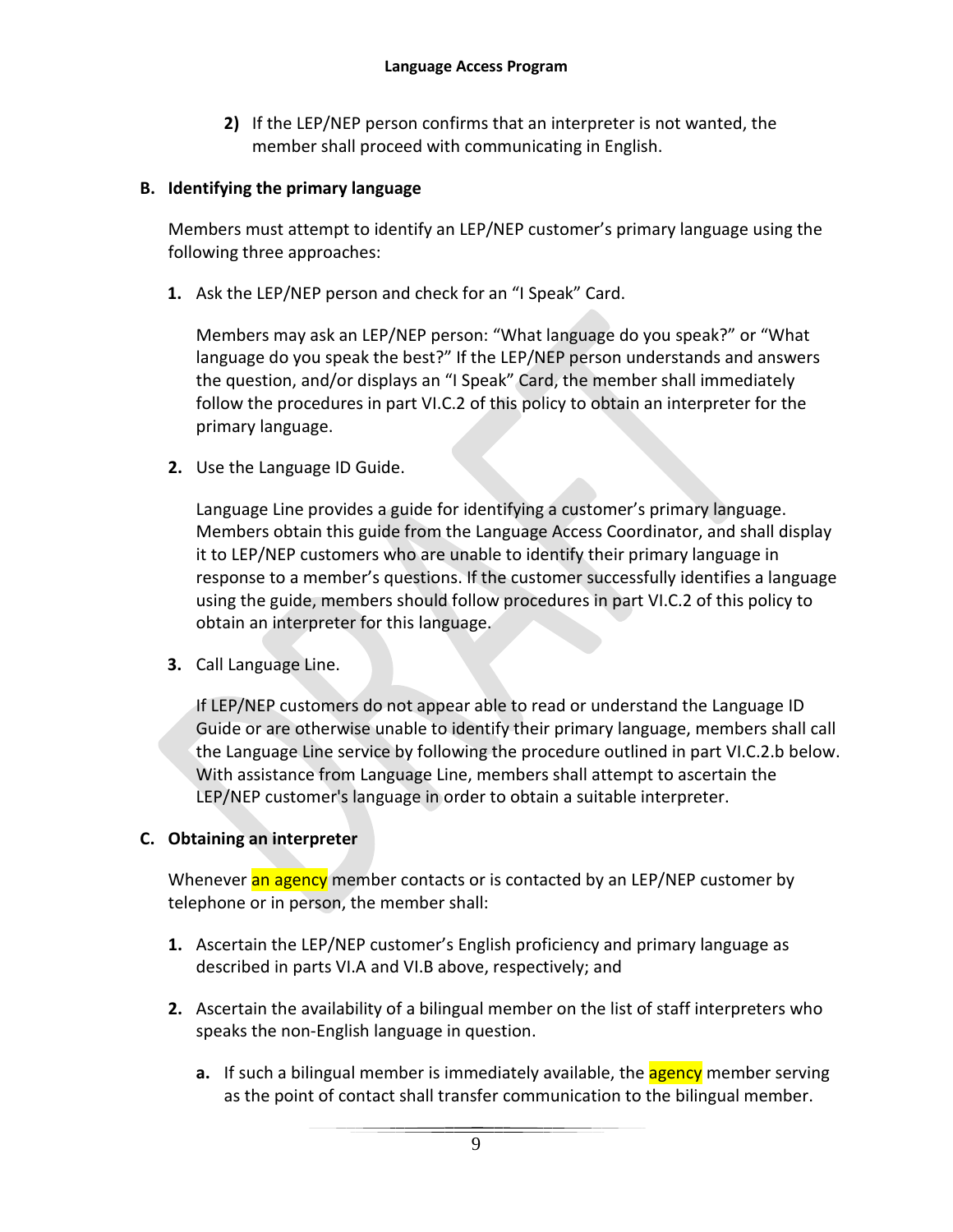**b.** If such a bilingual member is not immediately available, the **agency** member serving as the point of contact shall request an interpreter from Language Line by calling the Language Line number (**1-800-367-9559**) and providing the agency's Client ID, Organization Name, and Access Code. Members receive this information from the Language Access Coordinator.

## <span id="page-9-0"></span>**D. Collecting data**

[*Below, list the agency's specific databases, applications, and tracking systems that accommodate data collection on language proficiency.*]

The agency shall use the following mechanisms to collect data:

- **1.** Language Line Reports;
- **2.** Reception area or Information desk sign-in sheets that include multilingual language preferences;
- **3.** Flags/tags/specialized labels for LEP/NEP case files within the record management system;
- **4.** Drop down menu for language preference in the customer management tracking software;
- **5.** Unified tracking form for all field encounters that includes language preference;
- **6.** Reports from bilingual staff on the number of times they are asked to assist an LEP/NEP individual; and
- **7.** Tally of customers who use interpretation equipment at outreach events.

## <span id="page-9-1"></span>**E. Translating vital documents**

- **1.** The Language Access Point of Contact shall identify and maintain a record of all vital document translations.
- **2.** If a vital document translation is not available on the agency Internet or Intranet websites, members shall request a translation of that document by contacting [*insert contact person*].
- **3.** Should LEP/NEP persons require a vital document that has not been translated into their primary language, members shall follow the procedures outlined in part VI.C.2.b to contact Language Line. Members shall request a sight translation by reading the document to the Language Line interpreter.
- <span id="page-9-2"></span>**F. Written communication**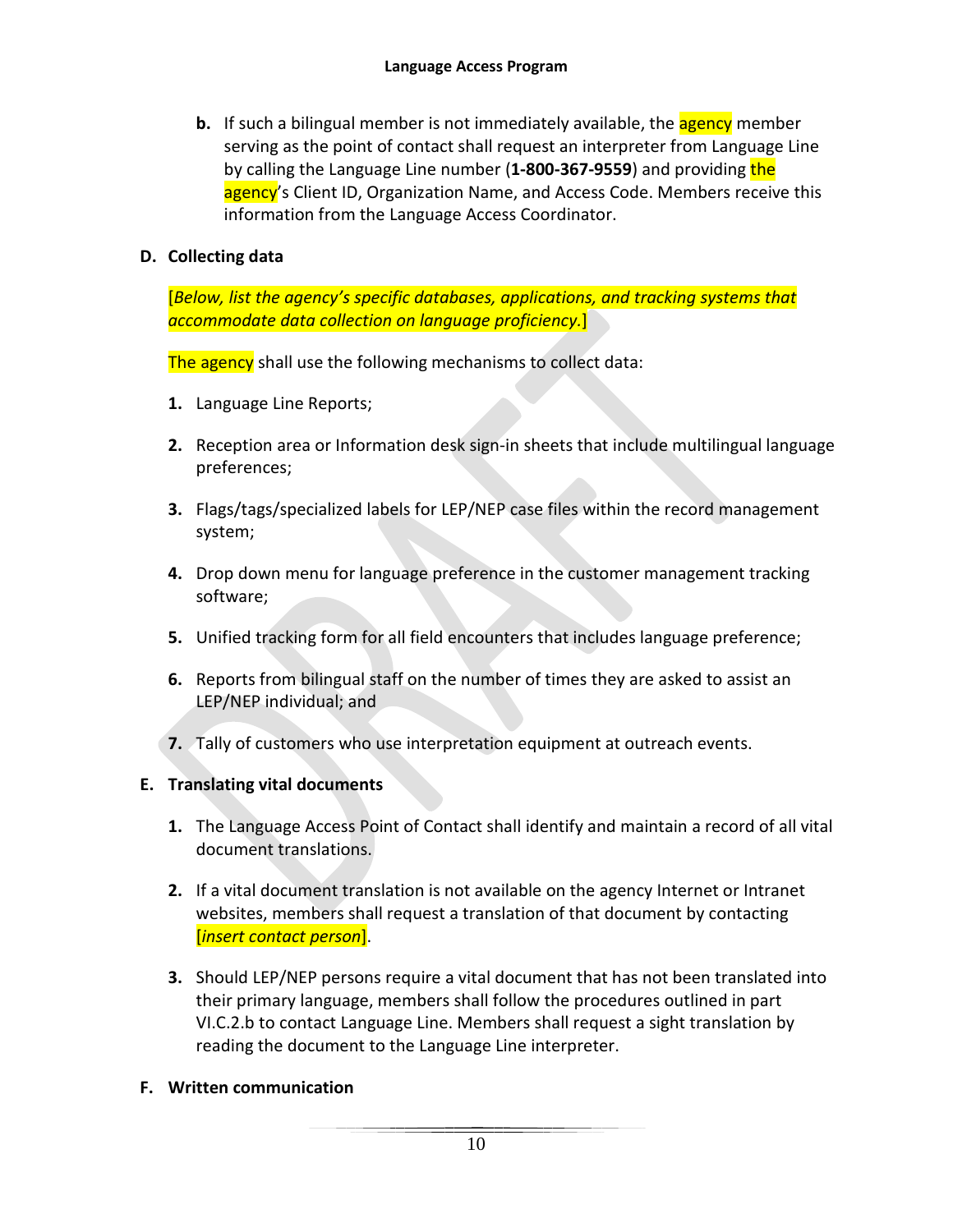- **1.** If a member receives a letter or other written communication in a non-English language, and the member is not bilingual in that language, the written communication shall be forwarded to [*insert contact person*].
- **2.** Within two business days of receiving the letter, [*insert contact person*] shall respond to the sender with an acknowledgement letter in the sender's language, and arrange to have the original correspondence translated into English.
- **3.** Once the written communication is translated into English, [*insert contact person*] shall forward the English version of the communication to the intended agency recipient for response.
- **4.** The member responsible for writing the response shall do so and then forward the response to [*insert contact person*].
- **5.** [*Insert contact person*] shall arrange to have the response translated into the target language and mail the response to the sender, with a copy to the member who prepared the response.

## <span id="page-10-0"></span>**G. Funded entities and contractors**

The agency shall use the following procedures to ensure that funded entities and contractors hired by the agency comply with the requirements of the Act, according to the same standards required of the agency.

- **1.** Include language access compliance requirements for funded entities and contractors in all Notices of Funding Availability (NOFA) and Requests for Proposal (RFP) issued by the agency.
- **2.** Require that all funded entities and contractors certify in writing that they will meet language access compliance requirements in contracts, memorandums of understanding, or work agreements signed between funded entity/contractor and the agency.
- **3.** Ensure that funded entities and contractors receive language access compliance training through OHR, or using training material approved by OHR.
- **4.** Provide guidance on language access compliance to funded entities and contractors by connecting them to translation and interpretation vendors, and by providing them with a clear process for collecting data and for reporting all encounters with LEP/NEP customers to the agency.

## <span id="page-10-1"></span>**H. Screening bilingual staff**

To determine the aptitude of bilingual staff members who wish to serve as interpreters, the Language Access Point of Contact will implement the following screening process: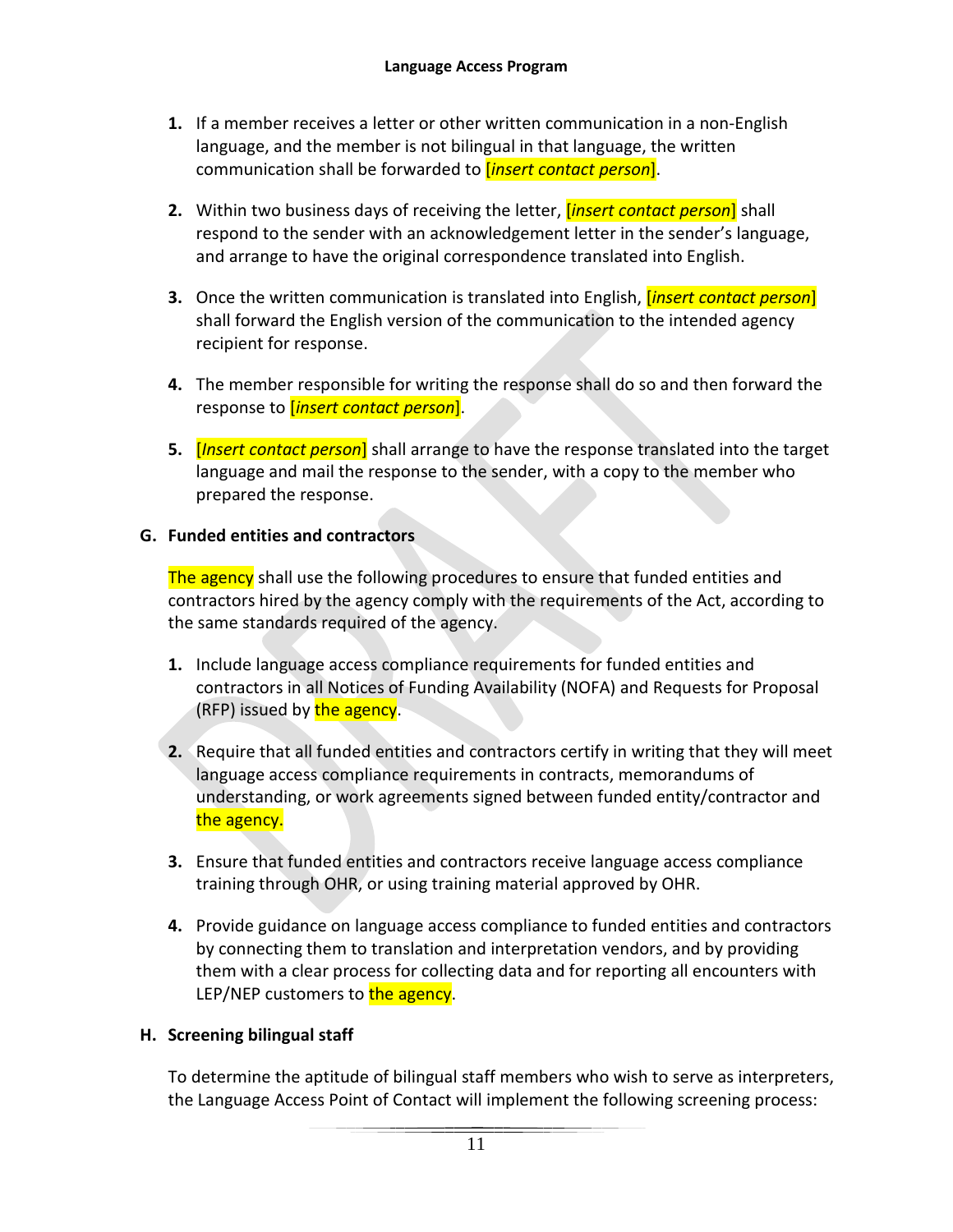- **1.** A written language proficiency test;
- **2.** An oral language proficiency test; and
- **3.** Confidentiality training.

## <span id="page-11-0"></span>**VII. ROLES AND RESPONSIBILITIES**

#### <span id="page-11-1"></span>**A. Agency Director**

- **1.** Establish (or designate a member or team to establish) procedures for:
	- **a.** Providing interpretation over the phone and in person;
	- **b.** Engaging in written communication with LEP/NEP customers;
	- **c.** Translating vital documents; and
	- **d.** Collecting data on LEP/NEP encounters.
- **2.** Appoint a Language Access Point of Contact responsible for overseeing the agency's compliance with the Language Access Act of 2004.

#### <span id="page-11-2"></span>**B. Language Access Point of Contact**

- **1.** Ensure the agency's compliance with the Language Access Act of 2004 and corresponding guidelines and regulations.
- **2.** Submit a yearly implementation report that details how determination of language threshold languages was made to the Language Access Director at the Office of Human Rights.
- **3.** Provide guidance, advice, resources, and training to **agency** members regarding the language access services.
- **4.** Identify and screen bilingual staff members to serve as agency interpreters.
- **5.** Identify and maintain a record of **the agency**'s vital documents.
- **6.** Track, monitor, and investigate public complaints regarding alleged language access violations at **the agency**.
- **7.** Recommend corrective action for conduct contrary to this policy.
- <span id="page-11-3"></span>**C. Language Access Team**